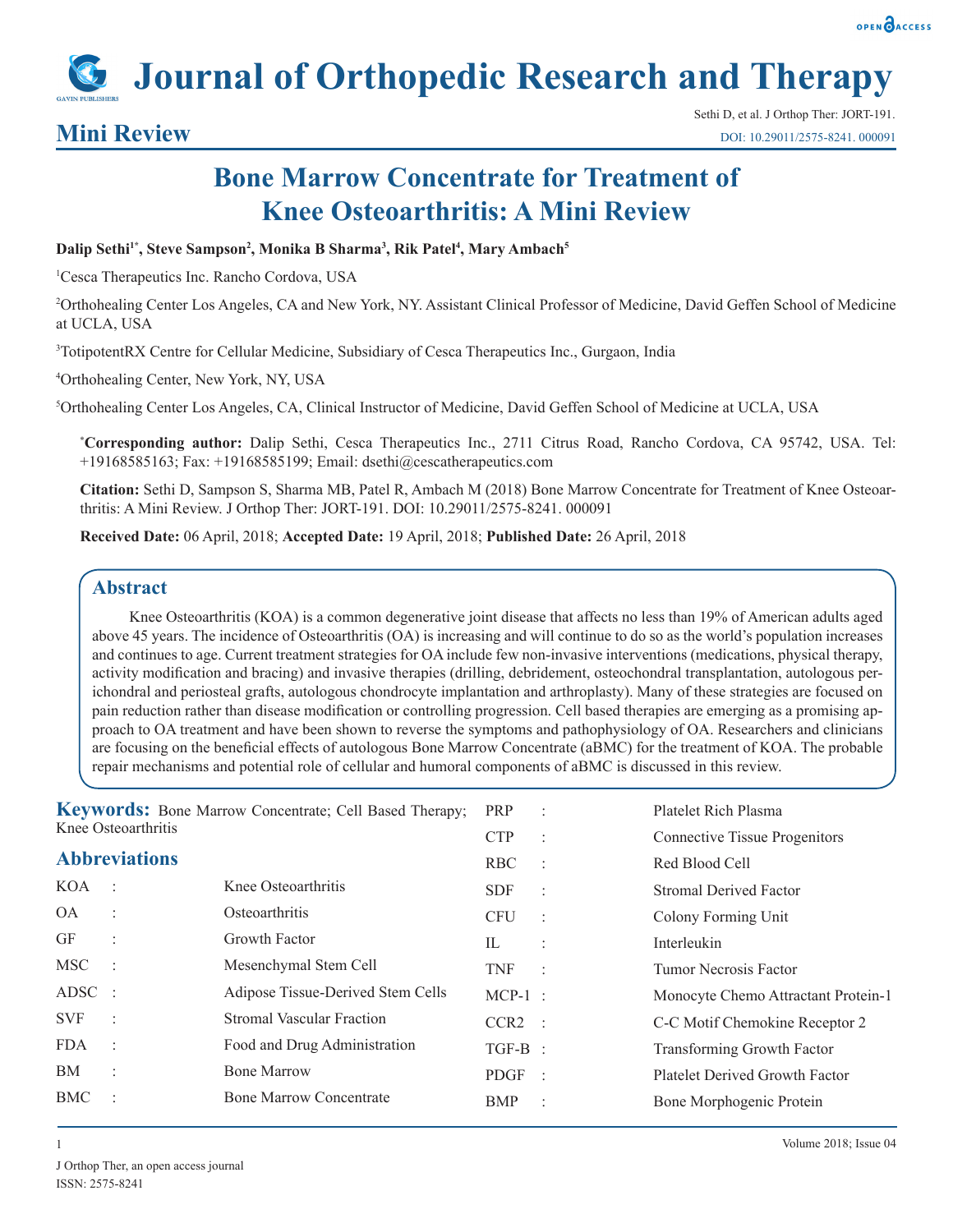SMPCS : Synovial Mesenchymal Progenitor Cell

#### **Introduction**

Knee Osteoarthritis (KOA) is a common degenerative joint disease characterized by gradual deterioration of the articular cartilage, diseased subchondral bone, formation of osteophytes and cellular inflammation of adjacent tissues. KOA is a highly prevalent disabling disease which affects at least 19% of American adults aged above 45 years [1]. The incidence of Osteoarthritis (OA) is increasing and will continue to do so as the world's population increases and continues to age. Wallace et al recently reports that prevalence of KOA has doubled since the mid- $20<sup>th</sup>$  century [2]. Factors that may increase the risk of developing OA are age, gender, joint trauma or overloading caused by physical labor or sports, hereditary and obesity [3]. Current treatment strategies for OA include few non-invasive interventions (medications, physical therapy, activity modification and bracing) and invasive therapies (drilling, debridement, osteochondral transplantation, autologous perichondral and periosteal grafts, autologous chondrocyte implantation and arthroplasty). Many of these strategies are focused on pain reduction rather than the disease modification or controlling progression [4].

Cell based therapies are emerging as a promising approach to OA treatment [5]. These therapies have a huge potential to contribute to novel therapeutic strategies for the repair of chondral or osteochondral defects. Cell-based therapies have been shown to reverse the symptoms and pathophysiology of OA [6]. The mechanisms of action of bone marrow derived cell therapy in tissue regeneration are related to the secretion of several cytokines, chemokines, and Growth Factors (GFs), which can improve angiogenesis, suppress inflammation, inhibit apoptosis, and stimulate endogenous repair [7]. With recent advances in regenerative medicine many clinical studies are underway to explore the capacity of stem cells to regenerate articular cartilage, suggesting a real-world potential to be translated to clinic. Cell populations used in clinical trials for KOA includes Articular Chondrocytes, Mesenchymal Stem Cells (MSCs) derived from bone marrow or adipose tissue and Bone-marrow Concentrate. Autologous cultured chondrocytes transplantation for cartilage regeneration has been used successfully over a decade [8]. Major limitations for biological cartilage repair using articular chondrocytes include lack of implanted graft mechanical stability and various side effects leading to procedure failure [9-10]. Another problem for biological cartilage repair besides the delay of treatment is the localization of the defect. These difficulties left the field open to other therapies and the most promising of these are MSCs to repair the damaged cartilage tissue. MSCs offer a potential regenerative solution given their ability to differentiate to all tissues within a joint and modulate the local inflammatory response. Although these characteristics suggest they provide ideal building blocks to restore damaged joints, a strong body of evidence supports MSC-guided regeneration through paracrine stimulation of native tissue.

Adipose Tissue-Derived Stem Cells (ADSCs) in the form of

Stromal Vascular Fraction (SVF) may offer an alternative option for MSCs and have demonstrated an ability to regenerate cartilage [\[](https://www.sciencedirect.com/science/article/pii/S2095809917301443#bib141)5]. Jo, et al. conducted a study in which they administered different doses of ADSCs- low, middle and high in 18 patients suffering from KOA. The low- and middle-dose groups showed significant improvement in joint function and pain reduction, whereas the size of the cartilage defect increased in the low-dose group and decreased in the middle- and high-dose groups [11]. The promising outcomes demonstrated that intra-articular ADSC injection may serve as a potent and safe therapy for OA. However, the major limitation of these ADSCs is regulatory restrictions. The common practices of enzymatic and mechanical disruption of adipose tissue for isolating SVF [12] are explicitly mentioned in the Food and Drug Administration (FDA) document as "more than minimal manipulation" and is category 351 product, that is a "drug/biologic" and in need of complete FDA regulation [13].

BM derived MSCs provide an excellent therapeutic alternative for the treatment of KOA [14]. Recently, Yubo, et al. evaluated the therapeutic efficacy and safety of mesenchymal stem cells (MSCs) for the treatment of patients with knee Osteoarthritis (OA). Meta-analysis conducted by Yubo, et al. of relevant published clinical studies demonstrated that MSC-based stem cell therapy for patients with KOA was associated with significantly decreased pain scores, increased knee functions scales and low rates of adverse events [15]. However, there are limitations with the use of MSCs. Somozoa, et al. reported that MSCs have an intrinsic differentiation program reminiscent of endochondral bone formation, which they follow after exposure to specific reagents as a part of current differentiation protocols. Efforts have been made to avoid the resulting hypertrophic fate of MSCs; however, so far, none of these has recreated a fully functional articular hyaline cartilage without chondrocytes exhibiting a hypertrophic phenotype. Sequence of events and the morphology of the resulting cartilage are more comparable to that of the early phases of endochondral ossification as seen in the skeletal development or fracture repair, where it is a prelude to programmed cell death and mineralization [16]. Also, *In-vitro* culture and expansion of MSCs is associated with significant costs and regulatory requirements, which in the current financial restrictions in healthcare have made this option unfeasible for clinical application. Thus, researchers and clinicians are focusing on the beneficial effects of autologous BMC for the treatment of KOA. BMC can be safely and easily obtained from the patient while in compliance with the US Food and Drug Administration policy guidelines including minimal manipulation.

# **Bone Marrow Concentrate (BMC): Treatment for KOA**

Autologous BMC has emerged as a novel treatment of KOA. The preparation and application of autologous BMC is a cost-effective method in delivering progenitor cells & cytokines to aid in the repair and regeneration of cartilage defects. BMC contains a range of growth factors and cytokines to support cell growth following injury [17-18]. BMC generated following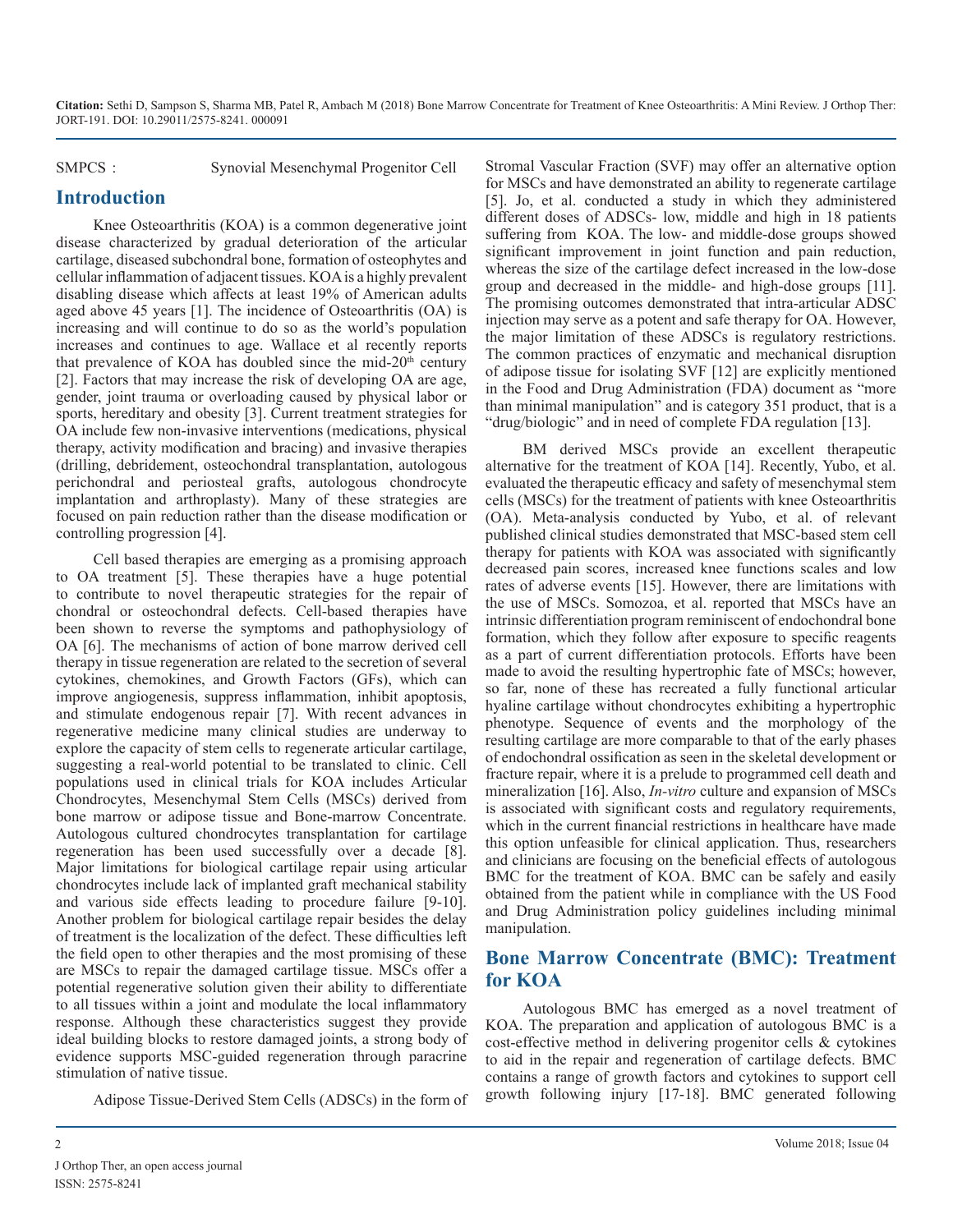density-gradient centrifugation has increased numbers of stem/ progenitor cells and growth factors. The concentrate possesses, anti-inflammatory, angiogenic and potent immunomodulatory properties that can potentially enhance cartilage repair [19]. Preclinical studies conducted for treatment of cartilage pathology have reported promising results with the use of BMC [20,21]. The studies generated enthusiasm and have led to early clinical trials. Review conducted by Filardo and colleagues found 5 clinical trials and 2 pre-clinical studies focusing on the use of BMC for the treatment cartilage regeneration [22]. The studies show the potential of BMC as a promising treatment for cartilage regeneration and can potentially be translated for future therapies. Several clinical studies have reported the safety of BMC and its potential effectiveness in treatment of early KOA and moderate focal chondral defects [14,18,23-26]. Hendrich and colleagues conducted a 101 patients study with an average follow-up time of 14 months. The group reported no adverse effect or morbidity from the harvest site [27]. Recently, Shapiro et al published results of a prospective, single-blind, placebo-controlled trial on 25 patients with bilateral KOA, and reported that the use of BMC is safe. The authors did not find any significant difference between BMC and the placebo group, although both groups showed improvement in pain at 1 week, 3 months, and 6 months [26]. Two other studies reported by Centeno et al and Kim et al showed the beneficial effect of BMC injection for KOA in terms of improved functional activity scores and pain scores. Centeno et al combined the injection of BMC with PRP and platelet lysate and compared for the treatment of OA with and without adipose tissue. The data indicates that there is no significant difference between the 2 groups. Addition of an adipose graft to the BMC did not provide a detectible benefit over BMC alone treated group [14].

Similarly, Kim, et al. reported BMC injection along with adipose tissue improved functional activity scores and pain scores in the patients with degenerative arthritis of knee [24]. The studies lacked a control group and BMC injections were performed concomitant to other treatments thus making the interpretation of the results challenging. Sampson et al carried out intra-articular administration of autologous, nonculture expanded BMC with subsequent follow-up injection of Platelet Rich Plasma (PRP) at 8 weeks post BMC injection in 125 patients suffering from moderate to severe osteoarthritis. Among 125 patients, no patient reported a significant side effect from the treatment, and the median pain reduction among the 87 patients with complete data at a median follow-up of 148 days was 71.4%. Furthermore, median patient satisfaction for the 84 patients that completed the post procedure satisfaction survey was 9.0 out of 10 [25]. In general, there were no significant adverse events in the above-mentioned studies highlighting the safety of BMC injection for the treatment of KOA. Another systematic review conducted by Chahla, et al. concluded that intra articular BMC injections for KOA and focal cartilage defects are safe and showed clinical benefit. The studies included in this systematic review reported good results, but they used different outcome measures and this heterogeneity does not allow for direct comparison [18]. Although basic science and animal models have shown that stem and progenitor cell therapies

may potentially perform as disease-modifying treatments for KOA through proposed mechanisms of tissue regeneration or immunomodulation, this effect still needs to be further proven. It is still not yet clear how BMC can be best utilized for the treatment and which of the components of BMC are predominantly responsible for the desired effect. Furthermore, optimized delivery of BMC may better address the pathophysiology of subchondral bone with intraosseous infiltration [28].

## **Role of cellular and humoral components of BMC**

Initial experiments using BMC in treating cartilage pathology have reported clear benefits [20,21]. BMC is a cost-effective method in delivering MSCs to aid in the repair and regeneration of cartilage defects. MSCs have been reported to enhance the quality of cartilage repair by increasing aggrecan content and tissue firmness [19]. Alongside MSCs, BMC contains a range of growth factors and cytokines to support which are assigned to have anabolic and anti-inflammatory effects thus supporting cell growth following injury [18,29-30]. However, it is still not clear how BMC can be best utilized for the treatment of different conditions and which of the components of BMC are predominantly responsible for supporting the growth and regeneration of chondrocytes.

### **Cellular composition of BMC**

Previous studies have reported the clinical value of bone marrow concentrates, showing a positive correlation between the number of applied bone marrow progenitors and favorable clinical outcomes in OA and other orthopedic indications [11]. Despite the advantages of using bone marrow aspirates or concentrates, the quality of these samples remains difficult to assess and is poorly controlled. There is an overall lack of consensus on which stem cell markers to characterize BMC. Recently, Jawhari, et al. proposed an optimized method of counting CD45<sup>low</sup>CD271<sup>high</sup> cells and tested it as an indicator of bone marrow sample quality [31]. This assay for counting CD45<sup>low</sup>CD271<sup>high</sup> cells may provide a useful measurement of bone marrow quality. While the specificity of this measurement of CD45<sup>low</sup>CD271<sup>high</sup> cells remained low in the defined experimental conditions, CD45<sup>low</sup>CD271<sup>high</sup> cell counts were positively and modestly correlated with the prevalence of Connective Tissue Progenitor (CTPs). Thus, assessing the CD271 fraction in BMC might help us to identify the responders and non-responders of the cellular therapy and might help in planning future therapies.

# **Probable detrimental effect of RBCs in progenitor stem cell functionality**

Previous experimental studies and clinical pilot trials showed that a reduction of functional activity of the infused cells was associated with reduced therapeutic effects [32,33]. However, the impact of the composition of the cell product and the potential effect of contaminating cells such as Red Blood Cells (RBCs) was unclear. Assmus, et al. (2010) carried out experimental studies to demonstrate that the addition of Red Blood Cells (RBCs) impairs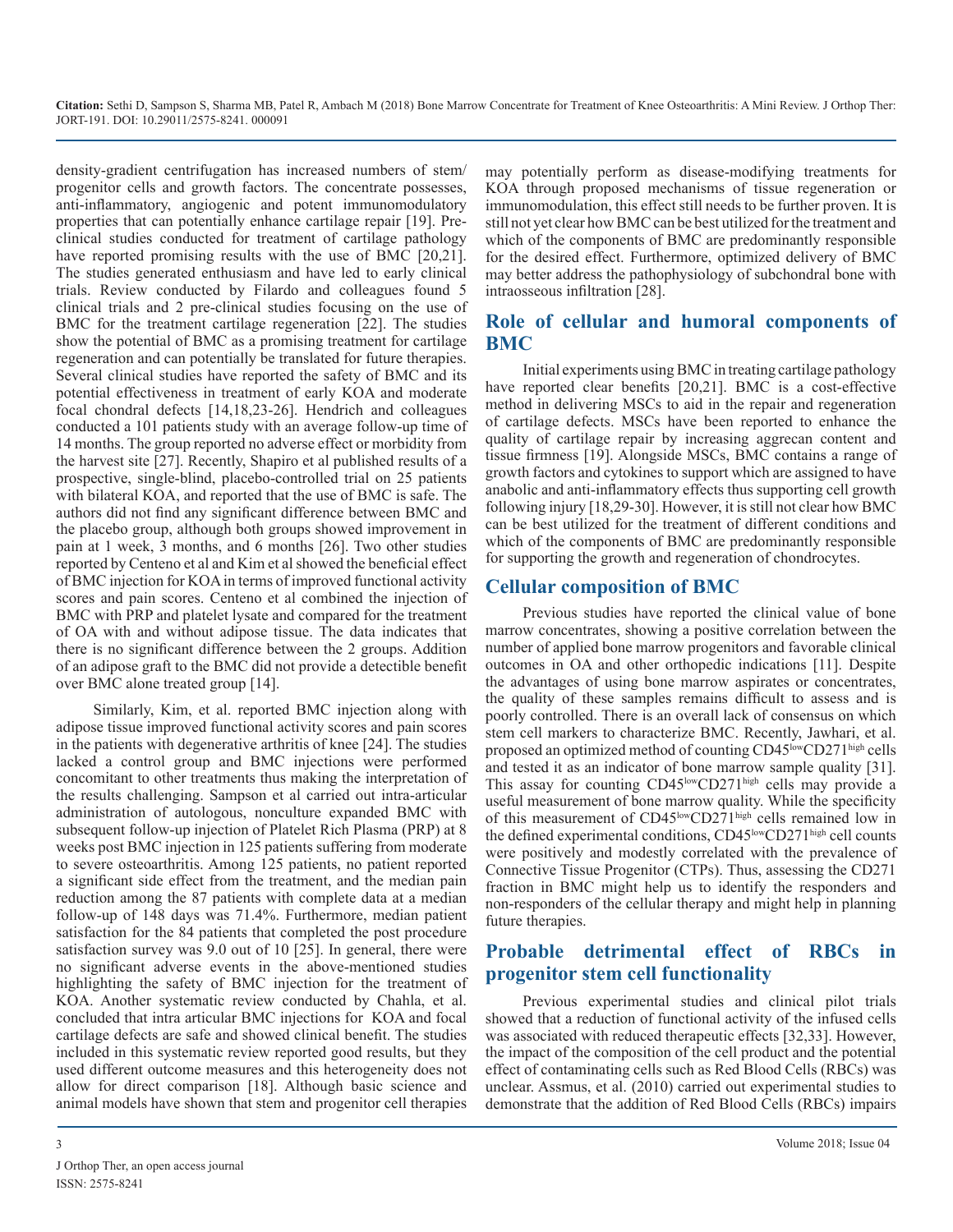BMC cell function *in-vitro* and *in-vivo*. The data published in Journal of the American College of Cardiology (JACC) suggest that the number of contaminating RBCs in the purified BMC population might have influenced the functionality of the cells used for cell therapy. Co-incubation experiments were carried out to study the effect of RBCs on the functionality of the cells. The RBCs dosedependently reduced the viability of BMCs as measured by trypan blue exclusion assay. Furthermore, the invasion capacity of BMCs at baseline and after stimulation with Stromal Derived Factor-1 (SDF-1) was significantly reduced by RBC addition. In fact, the highest dose of RBC contamination completely abolished the migratory capacity of isolated BMCs toward SDF-1. Incubation of BMCs with RBCs further reduced the Colony Forming Unit (CFU) capacity, thus indicating that RBCs directly affect cell viability and cell functionality [34].

Based on previous studies it is known that stem cell competence, migration and survival is dependent on the integrity and function of mitochondria [35-37]. Therefore, Assmus, et al. tested the mitochondrial function of BMCs by measuring the mitochondrial membrane potential with JC-1 staining after addition of RBCs. They found that contamination with RBCs dose-dependently reduced the quantitative mitochondrial membrane potential of BMCs, indicating that RBCs impair the mitochondrial function of BMCs. Taken together, this data confirms that RBC contamination dose dependently impairs the *in vitro* and *in vivo* functions of isolated bone marrow-derived mononuclear cells. Bleeding disorder like haemophilia leads to recurrent joint hemorrhages which leads to inflammation, damage of articular cartilage, and eventually to destruction of the whole joint. *In vitro* studies have shown that the combination of monocytes/macrophages and red blood cells, as present in whole blood, leads to long-lasting disturbance of cartilage matrix turnover [38]. Mechanism proposed for this irreversible damage is the conversion of hydrogen peroxide and catalytic iron, supplied by damaged red blood cells, into hydroxyl radicals [39-40]. Hydrogen peroxide is produced by chondrocytes under the influence of interleukin-1 (IL-1) formed by activated monocytes/macrophages. Hydroxyl radicals cause chondrocyte apoptosis resulting in permanent cartilage damage, [41] since the chondrocyte is the only cell type of cartilage and responsible for maintenance of the cartilage matrix. Moreover, there are also direct harmful effects exerted by intra-articular blood on cartilage, as demonstrated by *in vitro* studies. Indeed, it has been reported that a short four-day exposure of human cartilage to whole blood at concentrations up to 50% may induce long lasting inhibition of cartilage matrix proteoglycan synthesis and a prolonged decrease in proteoglycan content [42-45]. Thus, reduced hematocrit in the BMC would help in better functionality of the stem cells used in the cell therapy. However there have been technological challenges and limitations to commercially separate out the RBC while not depleting the native monocyte fraction.

# **Role of BMC Cytokines on the functionality of progenitor stem cells**

In the osteoarthritic knee there exists an imbalance of the chondrocyte's cellular catabolic and anabolic functions. This

inequality leads to degradation of the extracellular matrix of hyaline cartilage and is mediated by cytokines such as interleukin-1 (IL-1), chemokines like the C-C class of the beta chemokine family and Tumor Necrosis Factor (TNF). The chronic inflammatory process that ensues causes further cartilage damage, and eventually leads to mechanical and biological dysfunction within the joint. Though the complete role of inflammation in OA is unknown, elements of inflammation have been directly implicated in the progression of the disease and the degeneration of the cartilage surfaces of the joint. Interleukin 1b (IL-1b), a pro-inflammatory cytokine has been demonstrated to play a central role in the pathophysiology of cartilage damage and degradation in arthritis. In OA patients, increased IL-1b has been observed within the synovium, synovial fluid, and cartilage itself. IL-1b has been directly implicated in the inhibition of chondrogenic differentiation and inhibition of specific extra cellular matrixproteins required for cartilage function [46]. In addition to IL-1b, Monocyte Chemoattractant Protein-1 (MCP-1) is also present in the inflamed joints. MCP-1 is a member of the C-C class of the beta chemokine family and one of the key factors involved in the initiation of inflammation. It triggers chemotaxis and trans-endothelial migration of monocytes to inflammatory lesions by interacting with the membrane C-C Motif Chemokine Receptor 2 (CCR2) in monocytes [47]. Harris et al demonstrated that MCP-1 inhibited the chondrogenesis of Synovial Mesenchymal Progenitor Cell (sMPCs) at the gene, protein, and primitive tissue levels. These anabolic sMPCs are present in the adjacent synovial lining and synovial fluid and are capable of differentiating into cartilage both *in vitro* and *in vivo*. They have also demonstrated that MCP-1 increases the proliferative potential of these cells. Exposure to physiological (OA knee joint synovial fluid) levels of MCP-1 triggers changes in the transcriptome of sMPCs and prolonged exposure to the chemokine induces the expression of MCP-1 in sMPCs, resulting in a positive feedback loop from which sMPCs cannot apparently escape. After prolonged exposure to MCP-1, sMPCs begin to express MCP-1 which "locks" the joint in a viscous cycle of ineffective repair. Thus, arising a need of the adjunctive which breaks this viscous cycle by inhibiting the secretion of MCP-1 [48]. Therefore, a potential biologic inhibiting both IL-1b and MCP-1 is required for effective treatment of OA.

One of the known antagonists to IL-1b cytokine and MCP-1 is IL-1 receptor antagonist protein (IL-1ra). Brown et al reported IL-1 receptor antagonist inhibits MCP-1 generation by human mesangial cells [49]. While marrow concentrate after density gradient centrifugation contains a relatively small population of MSC (0.001%-0.01%) It is an important biological tool with a rich source of growth factors, including Platelet-Derived Growth Factor (PDGF), transforming growth factor-beta (TGF-β), and Bone Morphogenetic Protein (BMP)-2 and BMP-7, which are reported to have anabolic and anti-inflammatory effects [18]. Cassano, Fortier and colleagues reported that BMC has a significantly greater concentration of interleukin-1 receptor antagonist (IL-1RA) [50]. Although there does not seem to be a consensus on the minimum level of IL-1ra necessary to achieve therapeutic benefit, it has been generally reported in the literature that a ratio of IL-RA to IL1β on the order of 10-1000 to 1 is sufficient to effect blockade of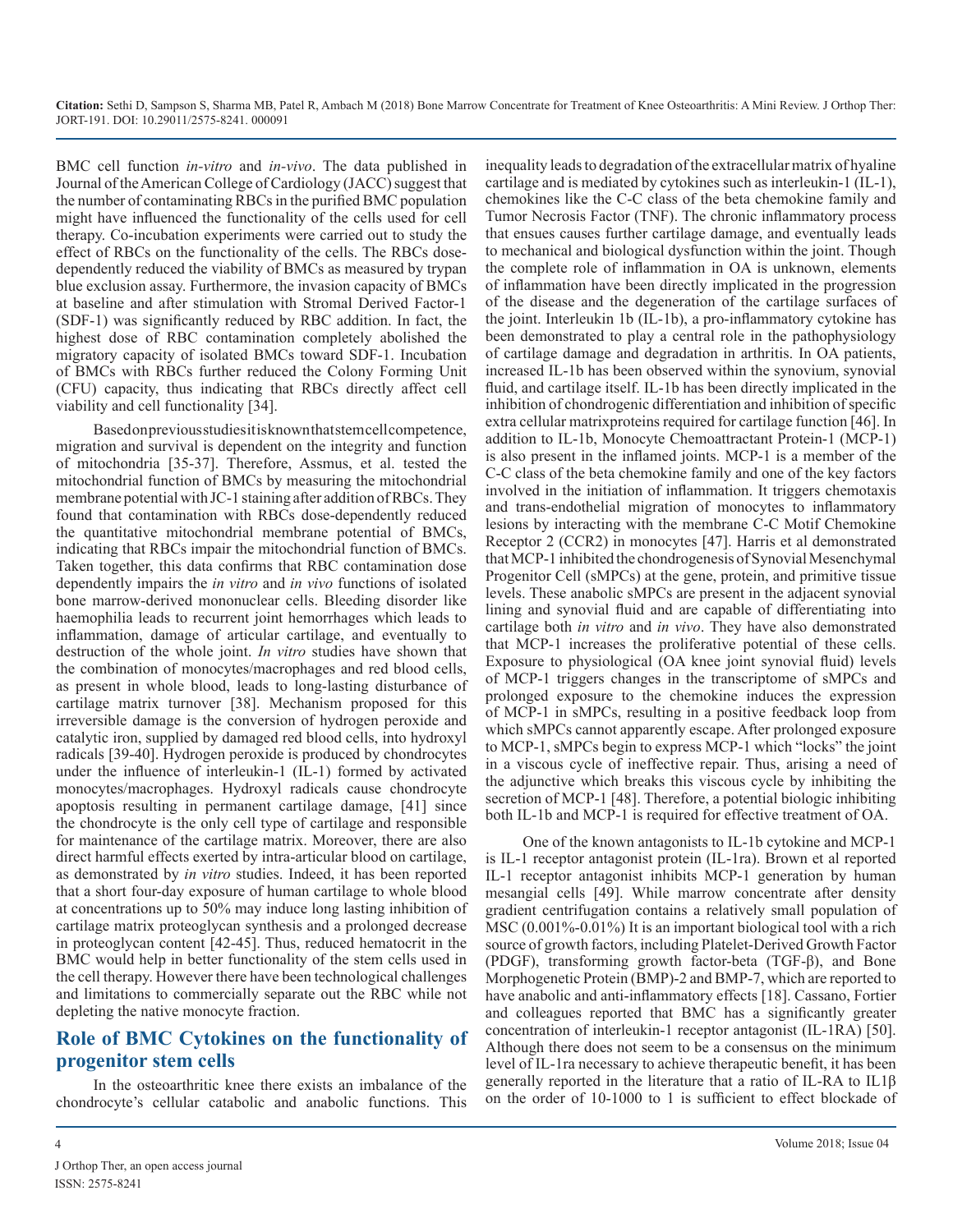the IL-1 receptors or the IL-1 triggered effects, thereby alleviating the degenerative effects of IL-1 [51]. Thus, injecting BMC might inhibit IL-1 catabolism and MCP-1 secretion and therefore may be [responsible for the beneficial symptomatic pain relief.](https://www.ncbi.nlm.nih.gov/pubmed/24449146)

#### **Conclusion and Future Directions**

KOA is a chronic disease characterized by the slow [degradation of cartilage which results in pain and disability in](https://www.ncbi.nlm.nih.gov/pubmed/24732078)  patients impacting on the quality of a patient's life. The development of new therapeutic approaches involving cell-based therapies, may [become a viable alternative for the treatment of KOA. However,](https://www.ifats.org/assets/docs/01 - Guidance -Draft Adipose Tissue.pdf)  this will require overcoming multiple challenges by basic scientists such as cell source, harvesting techniques, effective cell dose and composition and clinical studies with good sample size [and long term follow up are requisite. Use of autologous BMC](https://www.ncbi.nlm.nih.gov/pubmed/25276781)  is growing exponentially as it is proven to be a safe and easy to be performed. With regards to the cellular and cytokine content of BMC it remains unclear which makeup with or without RBC and which applications lead to the best outcome in KOA. Further well designed clinical trials are needed to establish the long-term effects of BMC in treatment of KOA.

#### **References**

- 1. [Lawrence RC, Felson DT, Helmic CG, Arnold LM, Choi H, et al. \(2008\)](https://www.ncbi.nlm.nih.gov/pmc/articles/PMC3266664/)  [Estimates of the prevalence of arthritis and other rheumatic conditions](https://www.ncbi.nlm.nih.gov/pmc/articles/PMC3266664/) [in the United States. Part II. Arthritis Rheum 58: 26-35.](https://www.ncbi.nlm.nih.gov/pmc/articles/PMC3266664/)
- 2. Wallace IJ, Worthington S, [Felson DT, Jurmain RD, Wren KT, et al.](http://www.pnas.org/content/114/35/9332) [\(2017\) Knee osteoarthritis has doubled in prevalence since the mid-](http://www.pnas.org/content/114/35/9332)[20th century. Proceedings of the National Academy of Science 2017.](http://www.pnas.org/content/114/35/9332)
- 3. [Palazzo C, Nguyen C, Lefevre-Colau MM, Rannou F, Poiraudeau](https://www.ncbi.nlm.nih.gov/pubmed/26904959)  [\(2016\) Risk factors and burden of osteoarthritis. Annals of Physical](https://www.ncbi.nlm.nih.gov/pubmed/26904959)  [and Rehabilitation Medicine 59: 134-138.](https://www.ncbi.nlm.nih.gov/pubmed/26904959)
- 4. [Falah M, Nierenberg G, Soudry M, Hayden M, Volpin G, et al. \(2010\)](https://www.ncbi.nlm.nih.gov/pubmed/20162416)  [Treatment of articular cartilage lesions of the knee. Int Orthop 34:](https://www.ncbi.nlm.nih.gov/pubmed/20162416)  [621-630.](https://www.ncbi.nlm.nih.gov/pubmed/20162416)
- 5. [Diekman BO, Rowland CR, Lennon DP, Caplan AI, Guilak F \(2010\)](https://www.ncbi.nlm.nih.gov/pubmed/?term=Chondrogenesis+of+adult+stem+cells+from+adipose+tissue+and+bone+marrow%3A+induction+by+growth+factors+and+cartilage-derived+matrix.+Tissue+Eng+Part+A)  [Chondrogenesis of adult stem cells from adipose tissue and bone mar](https://www.ncbi.nlm.nih.gov/pubmed/?term=Chondrogenesis+of+adult+stem+cells+from+adipose+tissue+and+bone+marrow%3A+induction+by+growth+factors+and+cartilage-derived+matrix.+Tissue+Eng+Part+A)[row: induction by growth factors and cartilage-derived matrix. Tissue](https://www.ncbi.nlm.nih.gov/pubmed/?term=Chondrogenesis+of+adult+stem+cells+from+adipose+tissue+and+bone+marrow%3A+induction+by+growth+factors+and+cartilage-derived+matrix.+Tissue+Eng+Part+A)  Eng Part A [16: 523-533.](https://www.ncbi.nlm.nih.gov/pubmed/?term=Chondrogenesis+of+adult+stem+cells+from+adipose+tissue+and+bone+marrow%3A+induction+by+growth+factors+and+cartilage-derived+matrix.+Tissue+Eng+Part+A)
- 6. [Koelling S and Miosge N \(2009\) Stem cell therapy for cartilage regen](https://www.ncbi.nlm.nih.gov/pubmed/19793003)[eration in osteoarthritis. Expert Opin Biol Ther 9: 1399-1405.](https://www.ncbi.nlm.nih.gov/pubmed/19793003)
- 7. [Fu Y, Karbaat L, Wu L, Leijten J, Both SK, et al. \(2017\) Trophic Effects](https://www.ncbi.nlm.nih.gov/pubmed/28490258) [of Mesenchymal Stem Cells in Tissue Regeneration. Tissue Eng Part](https://www.ncbi.nlm.nih.gov/pubmed/28490258)  [B Rev 23: 515-528.](https://www.ncbi.nlm.nih.gov/pubmed/28490258)
- 8. [Peterson L, Minas T, Brittberg M, Lindahl A, Nilsson A, et al. \(2000\)](https://www.ncbi.nlm.nih.gov/pubmed/?term=Two-+to+9-year+outcome+after+autologous+chondrocyte+transplantation+of+the+knee.+Clin+Orthop+Relat+Res) [Two- to 9-year outcome after autologous chondrocyte transplantation](https://www.ncbi.nlm.nih.gov/pubmed/?term=Two-+to+9-year+outcome+after+autologous+chondrocyte+transplantation+of+the+knee.+Clin+Orthop+Relat+Res)  [of the knee. Clin Orthop Relat Res 374: 212-234.](https://www.ncbi.nlm.nih.gov/pubmed/?term=Two-+to+9-year+outcome+after+autologous+chondrocyte+transplantation+of+the+knee.+Clin+Orthop+Relat+Res)
- 9. [Knutsen G, Engebretsen L, Ludvigsen TC, Drogset JO, Grøntvedt T](https://www.ncbi.nlm.nih.gov/pubmed/27535435)[,](https://www.ncbi.nlm.nih.gov/pubmed/?term=Clinical+outcome+of+autologous+bone+marrow+aspirates+concentrate+(BMAC)+injection+in+degenerative+arthritis+of+the+knee.+Eur+J+Orthop+Surg+Traumatol)  [et al. \(2004\) Autologous chondrocyte implantation compared with mi](https://www.ncbi.nlm.nih.gov/pubmed/27535435)[crofracture in the knee. A randomized trial. J. Bone Joint Surg. Am 86:](https://www.ncbi.nlm.nih.gov/pubmed/27535435) [455-464.](https://www.ncbi.nlm.nih.gov/pubmed/27535435)
- 10. [Wood JJ, Malek MA, Frassica FJ, Polder JA, Mohan AK, et al. \(2006\)](https://www.ncbi.nlm.nih.gov/pubmed/?term=Autologous+cultured+chondrocytes%3A+Adverse+events+reported+to+the+united+states+food+and+drug+administration.+J.+Bone+Joint+Surg.+Am)  [Autologous cultured chondrocytes: Adverse events reported to the](https://www.ncbi.nlm.nih.gov/pubmed/?term=Autologous+cultured+chondrocytes%3A+Adverse+events+reported+to+the+united+states+food+and+drug+administration.+J.+Bone+Joint+Surg.+Am)

[united states food and drug administration. J. Bone Joint Surg. Am](https://www.ncbi.nlm.nih.gov/pubmed/?term=Autologous+cultured+chondrocytes%3A+Adverse+events+reported+to+the+united+states+food+and+drug+administration.+J.+Bone+Joint+Surg.+Am)  [88: 503-507.](https://www.ncbi.nlm.nih.gov/pubmed/?term=Autologous+cultured+chondrocytes%3A+Adverse+events+reported+to+the+united+states+food+and+drug+administration.+J.+Bone+Joint+Surg.+Am)

- 11. [Jo CH, Lee YG, Shin WH, Kim H, Chai JW, et al. \(2014\) Intra-articular](https://www.ncbi.nlm.nih.gov/pubmed/24449146)  injection of mesenchymal stem cells for the treatment of osteoarthri[tis of the knee: a proof-of-concept clinical trial. Stem Cells](https://www.ncbi.nlm.nih.gov/pubmed/24449146) 32: 1254- [1266.](https://www.ncbi.nlm.nih.gov/pubmed/24449146)
- 12. [Tocco I, Widgerow AD, Lalezari S, Banyard D, Shaterian A, et al.](https://www.ncbi.nlm.nih.gov/pubmed/24732078)  (2014) Lipotransfer: the potential from bench to bedside. Ann Plast [Surg 72: 599-609.](https://www.ncbi.nlm.nih.gov/pubmed/24732078)
- 13. [US Department of Health and Human Services \(Food and Drug Ad](https://www.ifats.org/assets/docs/01  Guidance -Draft Adipose Tissue.pdf)ministration). Human cells, tissues, and cellular- and tissue-based [products \(HCT/Ps\) from adipose tissue: regulatory considerations;](https://www.ifats.org/assets/docs/01 - Guidance -Draft Adipose Tissue.pdf)  [draft guidance 2014.](https://www.ifats.org/assets/docs/01 - Guidance -Draft Adipose Tissue.pdf)
- 14. [Centeno C, Pitts J, Al-Sayegh H, Freeman M \(2014\) Efficacy of autolo](https://www.ncbi.nlm.nih.gov/pubmed/25276781)gous bone marrow concentrate for knee osteoarthritis with and without [adipose graft. Biomed Res Int 2014: 370621.](https://www.ncbi.nlm.nih.gov/pubmed/25276781)
- 15. [Yubo M, Yanyan L, Li Li, Tao S, Bo L, Lin C \(2017\) Efficacy and safety](https://www.ncbi.nlm.nih.gov/pubmed/?term=Efficacy+and+safety+of+mesenchymal+stem+cell+transplantation+for+osteoarthritis+treatment%3A+A+meta-analysis.+PLoS+One)  [of mesenchymal stem cell transplantation for osteoarthritis treatment:](https://www.ncbi.nlm.nih.gov/pubmed/?term=Efficacy+and+safety+of+mesenchymal+stem+cell+transplantation+for+osteoarthritis+treatment%3A+A+meta-analysis.+PLoS+One) [A meta-analysis. PLoS One 12: e0175449.](https://www.ncbi.nlm.nih.gov/pubmed/?term=Efficacy+and+safety+of+mesenchymal+stem+cell+transplantation+for+osteoarthritis+treatment%3A+A+meta-analysis.+PLoS+One)
- 16. [Somoza RA, Welter JF, Correa D, Caplan AI, et al. \(2014\) Chondro](https://www.ncbi.nlm.nih.gov/pubmed/?term=Chondrogenic+differentiation+of+mesenchymal+stem+cells%3A+challenges+and+unfulfilled+expectations.+Tissue+Eng+Part+B+Rev)[genic differentiation of mesenchymal stem cells: challenges and unful](https://www.ncbi.nlm.nih.gov/pubmed/?term=Chondrogenic+differentiation+of+mesenchymal+stem+cells%3A+challenges+and+unfulfilled+expectations.+Tissue+Eng+Part+B+Rev)[filled expectations. Tissue Eng Part B Rev 20: 596-608](https://www.ncbi.nlm.nih.gov/pubmed/?term=Chondrogenic+differentiation+of+mesenchymal+stem+cells%3A+challenges+and+unfulfilled+expectations.+Tissue+Eng+Part+B+Rev).
- 17. [Holton J, Imam MA, Snow M \(2016\) Bone Marrow Aspirate in the](https://www.ncbi.nlm.nih.gov/pubmed/?term=Bone+Marrow+Aspirate+in+the+Treatment+of+Chondral+Injuries.+Front+Surg)  Treatment of Chondral Injuries. Front Surg 3: 33.
- 18. [Chahla J, Cinque ME, Shon JM, Liechti DJ, Matheny LM, et al. \(2016\)](https://www.ncbi.nlm.nih.gov/pmc/articles/PMC5095091/) [Bone marrow aspirate concentrate for the treatment of osteochondral](https://www.ncbi.nlm.nih.gov/pmc/articles/PMC5095091/)  [lesions of the talus: a systematic review of outcomes. J Exp Orthop](https://www.ncbi.nlm.nih.gov/pmc/articles/PMC5095091/)  [3: 33.](https://www.ncbi.nlm.nih.gov/pmc/articles/PMC5095091/)
- 19. [Sampson S, Botto-van Bemden A, Aufiero D \(2013\) Autologous bone](https://www.ncbi.nlm.nih.gov/pubmed/24113698)  [marrow concentrate: review and application of a novel intra-articular](https://www.ncbi.nlm.nih.gov/pubmed/24113698)  [orthobiologic for cartilage disease. Phys Sportsmed 41:7-18.](https://www.ncbi.nlm.nih.gov/pubmed/24113698)
- 20. [Fortier LA, Potter HG, Rickey EJ, Schnabel LV, Foo LF, et al. \(2010\)](https://www.ncbi.nlm.nih.gov/pubmed/20720135) [Concentrated bone marrow aspirate improves full-thickness cartilage](https://www.ncbi.nlm.nih.gov/pubmed/20720135)  [repair compared with microfracture in the equine model. J Bone Joint](https://www.ncbi.nlm.nih.gov/pubmed/20720135)  [Surg Am 92: 1927-1937.](https://www.ncbi.nlm.nih.gov/pubmed/20720135)
- 21. [Saw KY, Hussin P, Loke SC, Azam M, Chen HC, et al. \(2009\) Articular](https://www.ncbi.nlm.nih.gov/pubmed/?term=Articular+cartilage+regeneration+with+autologous+marrow+aspirate+and+hyaluronic+acid%3A+an+experimental+study+in+a+goat+model.+Arthroscopy)  [cartilage regeneration with autologous marrow aspirate and hyaluronic](https://www.ncbi.nlm.nih.gov/pubmed/?term=Articular+cartilage+regeneration+with+autologous+marrow+aspirate+and+hyaluronic+acid%3A+an+experimental+study+in+a+goat+model.+Arthroscopy)  [acid: an experimental study in a goat model.](https://www.ncbi.nlm.nih.gov/pubmed/?term=Articular+cartilage+regeneration+with+autologous+marrow+aspirate+and+hyaluronic+acid%3A+an+experimental+study+in+a+goat+model.+Arthroscopy) Arthroscopy 25: 1391- [1400.](https://www.ncbi.nlm.nih.gov/pubmed/?term=Articular+cartilage+regeneration+with+autologous+marrow+aspirate+and+hyaluronic+acid%3A+an+experimental+study+in+a+goat+model.+Arthroscopy)
- 22. [Filardo G, Madry H, Jelic M, Roffi A, Cucchiarini M, et al. \(2013\)](https://www.ncbi.nlm.nih.gov/pubmed/23306713) Mes[enchymal stem cells for the treatment of cartilage lesions: from preclin](https://www.ncbi.nlm.nih.gov/pubmed/23306713)[ical findings to clinical applications in orthopaedics.](https://www.ncbi.nlm.nih.gov/pubmed/23306713) Knee Surg Sports [Traumatol Arthrosc 21: 1717-1929.](https://www.ncbi.nlm.nih.gov/pubmed/23306713)
- 23. [Hauser RA and Orlofsky A \(2013\) Regenerative injection therapy with](https://www.ncbi.nlm.nih.gov/pubmed/24046512) whole bone marrow aspirate for degenerative joint disease: a case [series. Clin Med Insights Arthritis Musculoskelet Disord 6: 65-72.](https://www.ncbi.nlm.nih.gov/pubmed/24046512)
- 24. [Kim JD, Lee GW, Jung GH, Kim CK, Kim T, et al. \(2014\) Clinical out](https://www.ncbi.nlm.nih.gov/pubmed/?term=Clinical+outcome+of+autologous+bone+marrow+aspirates+concentrate+(BMAC)+injection+in+degenerative+arthritis+of+the+knee.+Eur+J+Orthop+Surg+Traumatol)come of autologous bone marrow aspirates concentrate (BMAC) injec[tion in degenerative arthritis of the knee. Eur J Orthop Surg Traumatol](https://www.ncbi.nlm.nih.gov/pubmed/?term=Clinical+outcome+of+autologous+bone+marrow+aspirates+concentrate+(BMAC)+injection+in+degenerative+arthritis+of+the+knee.+Eur+J+Orthop+Surg+Traumatol)  [24: 1505-1511.](https://www.ncbi.nlm.nih.gov/pubmed/?term=Clinical+outcome+of+autologous+bone+marrow+aspirates+concentrate+(BMAC)+injection+in+degenerative+arthritis+of+the+knee.+Eur+J+Orthop+Surg+Traumatol)
- 25. [Sampson S, Smith J, Vincent H, Aufiero D, Zall M, et al. \(2016\) Intraar](https://www.ncbi.nlm.nih.gov/pubmed/?term=Intraarticular+bone+marrow+concentrate+injection+protocol%3A+short-term+efficacy+in+osteoarthritis.+Regen+Med)[ticular bone marrow concentrate injection protocol: short-term efficacy](https://www.ncbi.nlm.nih.gov/pubmed/?term=Intraarticular+bone+marrow+concentrate+injection+protocol%3A+short-term+efficacy+in+osteoarthritis.+Regen+Med)  [in osteoarthritis. Regen Med 11: 511-520.](https://www.ncbi.nlm.nih.gov/pubmed/?term=Intraarticular+bone+marrow+concentrate+injection+protocol%3A+short-term+efficacy+in+osteoarthritis.+Regen+Med)